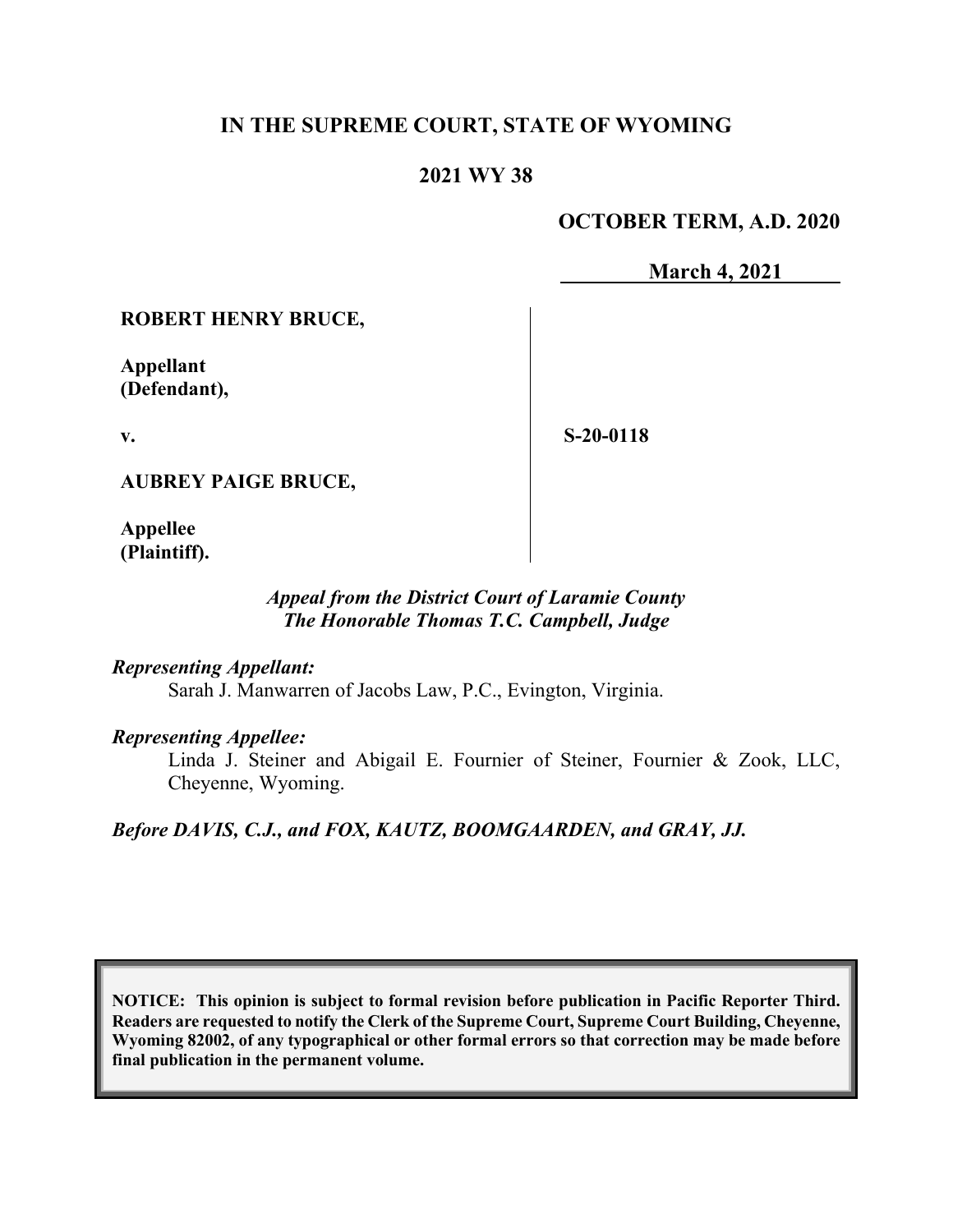### **BOOMGAARDEN, Justice.**

[¶1] Robert Henry Bruce (Father) appeals the district court's Findings, Conclusions, and Decree of Divorce in the proceedings between him and Aubrey Paige Bruce (Mother). Father argues the court abused its discretion in awarding Mother physical custody of the children and in determining his child support obligation. We affirm in all respects.

### *ISSUES*

[¶2] Father presents five issues pertaining to the district court's determinations regarding child custody and support. We consolidate and restate them as:

- I. Did the district court abuse its discretion in awarding Mother physical custody?
- II. Did the district court abuse its discretion in determining the child support award?

## *FACTS*

[¶3] The parties, both from Massachusetts, were married in February 2012. In June 2012, Father was stationed to Warren Air Force Base and the couple moved to Cheyenne, Wyoming. Two children were born during the marriage, BMB in 2012 and BBB in 2014. After Mother got pregnant with BBB, she became a stay at home caregiver.

[¶4] Mother filed for divorce on January 3, 2018. The following day, she moved back to Massachusetts with the children without telling Father. Mother obtained Massachusetts state benefits to help support herself and the children, and enrolled BMB in school. Mother and the children continue to reside in Massachusetts.

[¶5] Father filed a counterclaim for divorce and a motion for temporary custody. He requested sole custody and control of the children, alleging Mother was mentally ill, unstable, and unfit to parent. In a counter-motion for temporary custody, Mother alleged Father was mentally and verbally abusive to her and the children. Due to the competing motions, the district court appointed a Guardian Ad Litem (GAL) to represent the best interests of the children and make a custody recommendation.

[¶6] After a hearing in July 2018, the court awarded Mother temporary physical custody subject to Father's visitation. The court ordered Father to pay "any and all transportation expenses," and set his temporary child support obligation at \$0 due to the expense of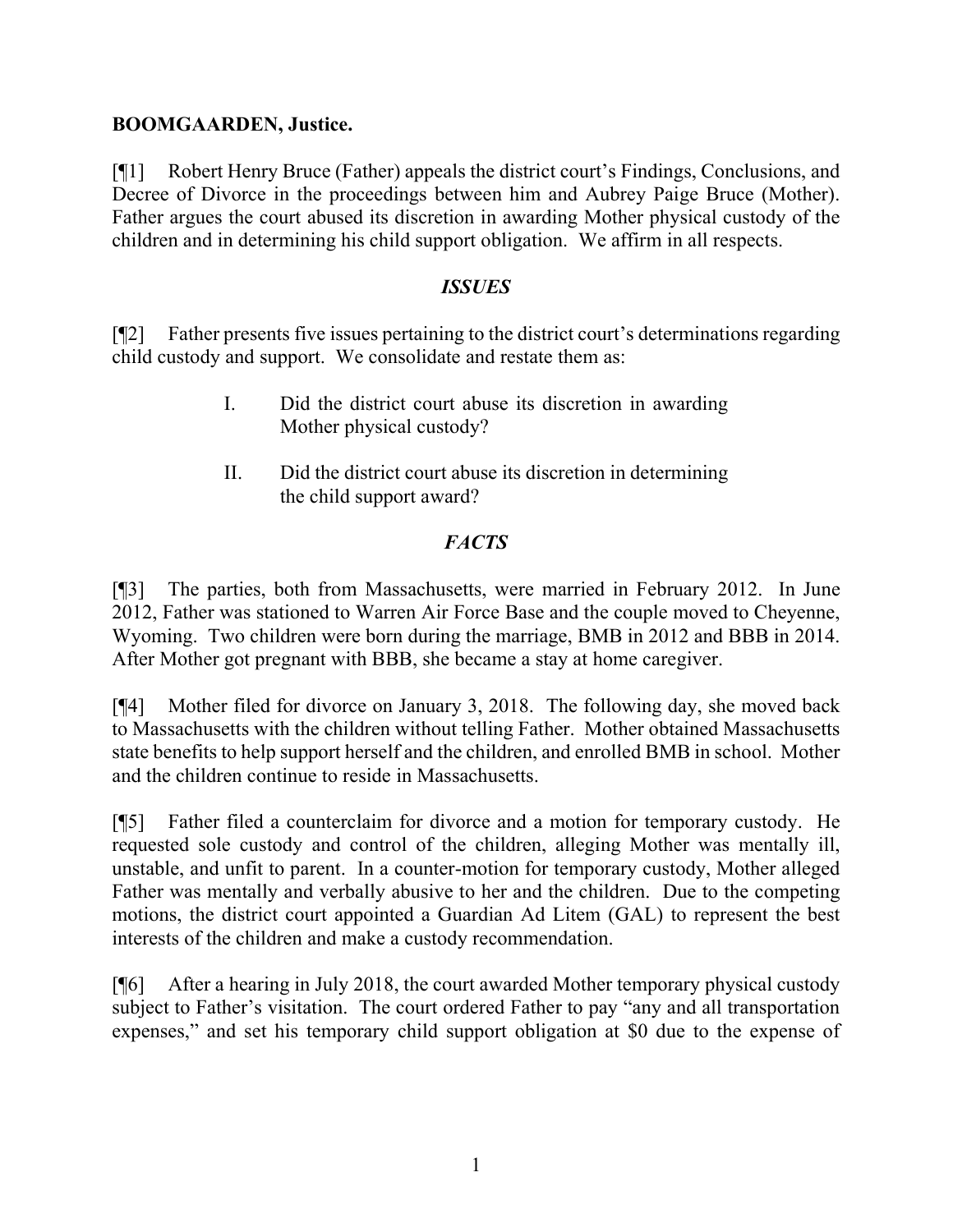traveling between Wyoming and Massachusetts for visitation.<sup>[1](#page-2-0)</sup> In January 2019, the parties settled property matters, leaving the court to determine only permanent custody, visitation, and child support.

[¶7] The district court held a three-day custody trial April 29 to May 1, 2019. Each party sought physical custody and child support. The GAL recounted his observations, explained both parties were good parents who loved their children, and recommended the court award Mother custody.

[¶8] After trial and before the court issued a decision, Father filed a motion to reopen the case to present "newly discovered evidence." At the center of his motion were allegations made to Father by James Pina, a man who claimed to have spent time with Mother regularly between February and May 2019, having sexual relations and smoking marijuana. Mr. Pina sent Father images Mother had sent him of herself and images of Mother and Mr. Pina together. Father asserted the evidence "impeaches [Mother's] trial testimony" and "would result in a different recommendation by the Court appointed [GAL]." The court held a hearing in November 2019 to consider this evidence and hear testimony from Mother. At the hearing, the GAL changed his position and recommended that Father have physical custody.

[¶9] The court entered its findings, conclusions, and decree of divorce in March 2020. In regard to the evidence involving Mr. Pina, the court found: no inconsistencies existed between Mr. Pina's deposition and Mother's trial testimony and no evidence showed Mother lied at trial; Mr. Pina's testimony was credible where it aligned with Mother's November testimony; where Mr. Pina's testimony contradicted Mother's, Mr. Pina was not credible; Mr. Pina's testimony was subject to impeachment all along because Father's father (the children's paternal grandfather) paid for Mr. Pina's attorney in another matter in Massachusetts; and, the images Mr. Pina provided lacked foundation. The district court decided it would resist the temptation to weigh this evidence against Father and instead would not consider the post-trial evidence.

[¶10] The decree awarded Mother physical custody and granted Father standard visitation rights. The court ordered Father to pay child support. Finding Father's net income was \$2,734, and Mother's was \$965, it set child support at the presumptive amount of \$830.54 and ordered Father to pay retroactive to May 1, 2019, the last day of the custody trial. Father appealed.

[¶11] Additional facts will be included in the discussion as necessary.

<span id="page-2-0"></span><sup>&</sup>lt;sup>1</sup> This temporary downward deviation of the presumptive child support obligation also ensured "that any child support payment would not render [Mother] and the children ineligible for public assistance [in Massachusetts.]"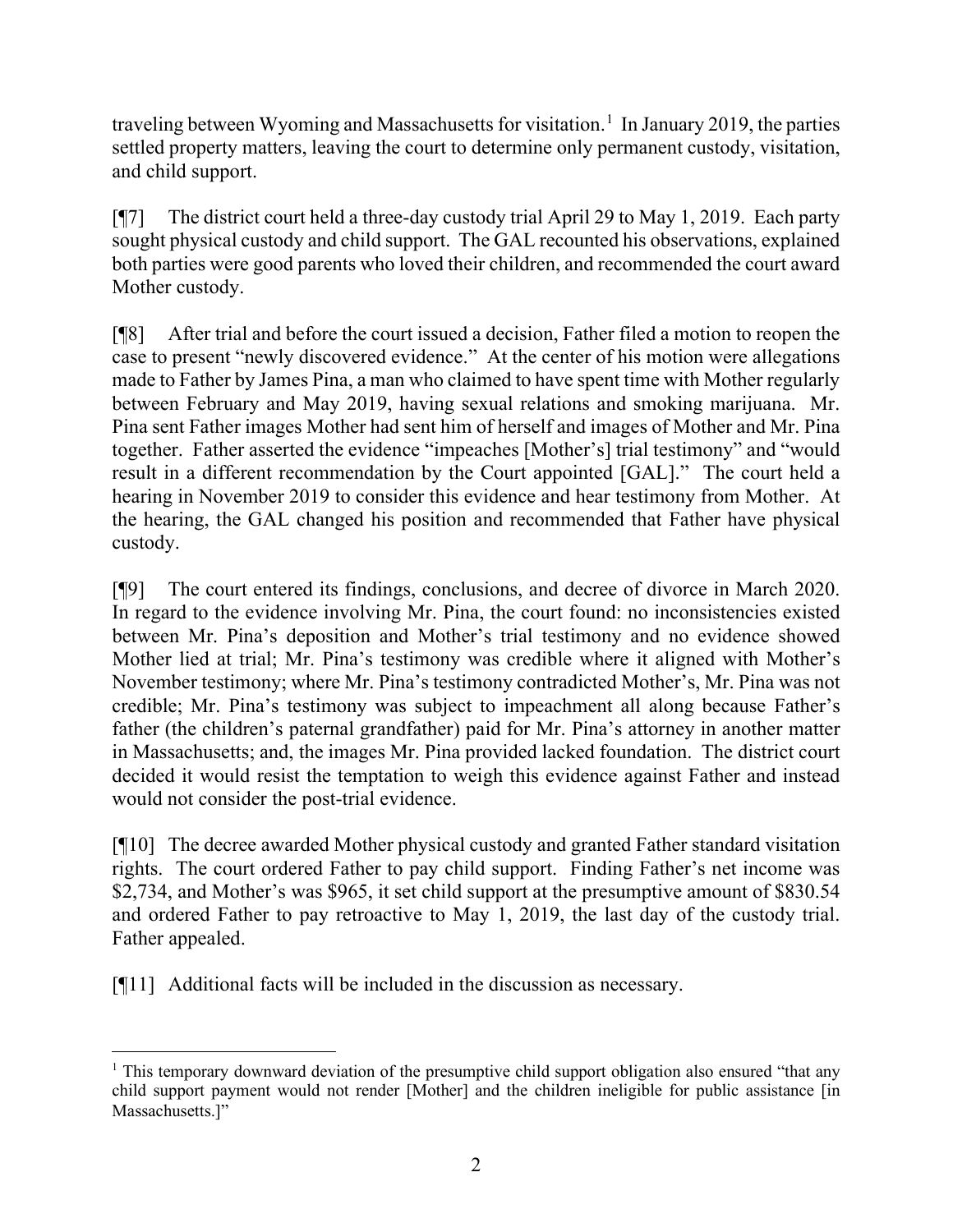#### *STANDARD OF REVIEW*

[¶12] "We review the court's divorce decree for abuse of discretion." *Edwards v. Edwards*, 2020 WY 35, ¶ 10, 459 P.3d 448, 450 (Wyo. 2020).

> Custody, visitation, child support, and alimony are all committed to the sound discretion of the district court. *Scherer v. Scherer*, 931 P.2d 251, 253–54 (Wyo. 1997); *Triggs v. Triggs*, 920 P.2d 653, 657 (Wyo. 1996); *Basolo v. Basolo*, 907 P.2d 348, 352 (Wyo. 1995).... "We do not overturn the decision of the trial court unless we are persuaded of an abuse of discretion or the presence of a violation of some legal principle." *Fink [v. Fink]*, 685 P.2d [34, 36 (Wyo. 1984)].

> A court does not abuse its discretion unless it acts in a manner which exceeds the bounds of reason under the circumstances. *Pinther v. Pinther*, 888 P.2d 1250, 1252 (Wyo. 1995) (quoting *Dowdy v. Dowdy*, 864 P.2d 439, 440 (Wyo. 1993)). Our review entails evaluation of the sufficiency of the evidence to support the district court's decision, and we afford the prevailing party every favorable inference while omitting any consideration of evidence presented by the unsuccessful party. *Triggs*, 920 P.2d at 657; *Cranston v. Cranston*, 879 P.2d 345, 351 (Wyo. 1994). Findings of fact not supported by the evidence, contrary to the evidence, or against the great weight of the evidence cannot be sustained. *Jones v. Jones*, 858 P.2d 289, 291 (Wyo. 1993).

*Id.* (quoting *Johnson v. Johnson*, 2020 WY 18, ¶ 10, 458 P.3d 27, 32 (Wyo. 2020)). We review questions of law regarding child support determinations de novo. *Kimzey v. Kimzey*, 2020 WY 52, ¶ 13, 461 P.3d 1229, 1235 (Wyo. 2020) (citing *Walker v. Walker*, 2013 WY 132, ¶ 44, 311 P.3d 170, 179 (Wyo. 2013)).

#### *DISCUSSION*

#### *I. Child Custody*

[¶13] Father challenges the district court's custody determination in two ways. He claims it was not in the children's best interests to award Mother physical custody, and the district court abused its discretion by not following the GAL's November 2019 custody recommendation.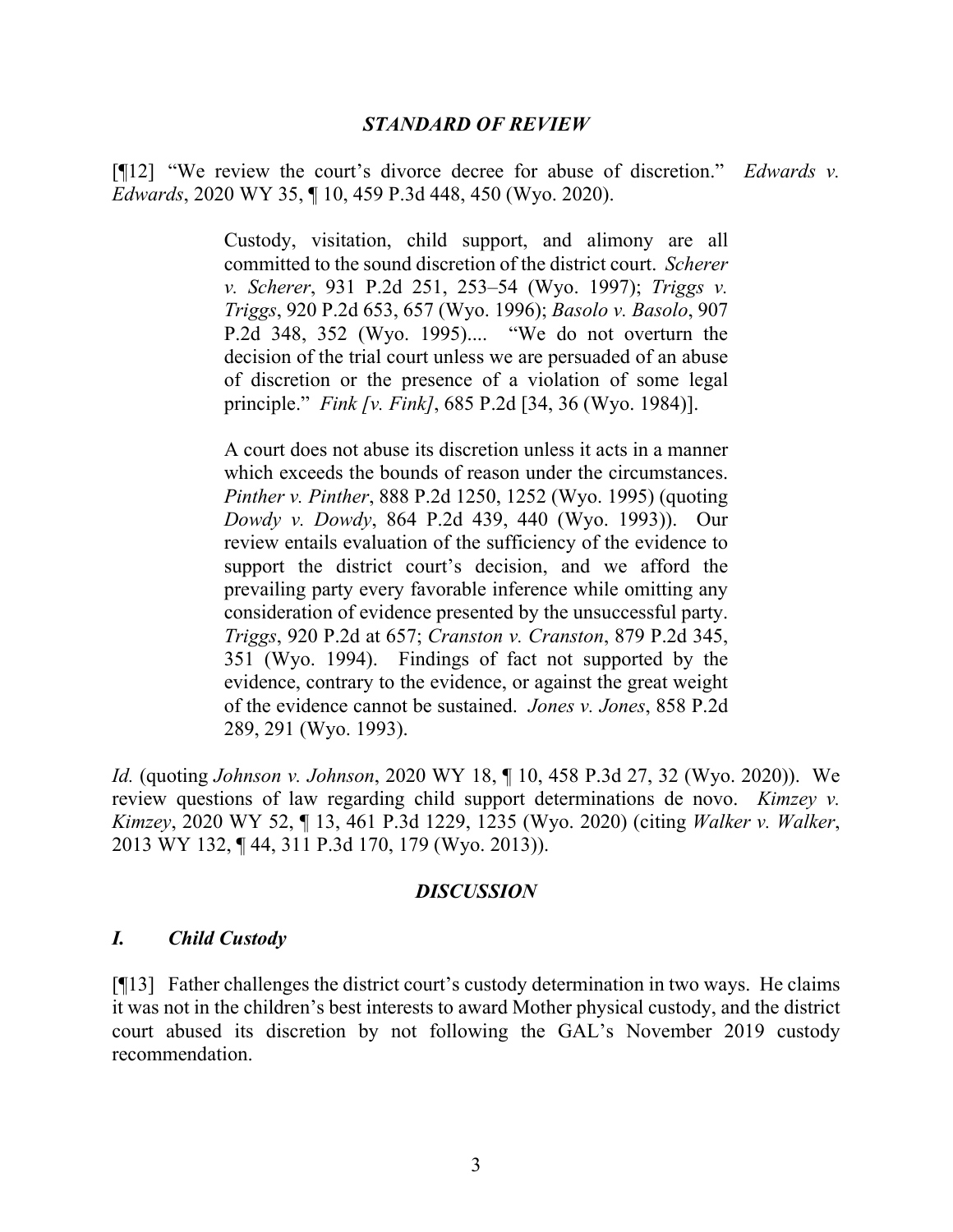### **A. Children's Best Interests**

[¶14] When ruling on child custody, the district court has discretion to determine what arrangement is in the children's best interests. *Johnson*, ¶ 12, 458 P.3d at 32 (citation omitted); *see Sears v. Sears*, 2021 WY 20, ¶ 14, 479 P.3d 767, 772 (Wyo. 2021). Wyo. Stat. Ann. § 20-2-201(a) (LexisNexis 2019) provides that "the court shall consider, but is not limited to, the following factors" when considering custody arrangements:

> (i) The quality of the relationship each child has with each parent;

> (ii) The ability of each parent to provide adequate care for each child throughout each period of responsibility, including arranging for each child's care by others as needed;

(iii) The relative competency and fitness of each parent;

(iv) Each parent's willingness to accept all responsibilities of parenting, including a willingness to accept care for each child at specified times and to relinquish care to the other parent at specified times;

(v) How the parents and each child can best maintain and strengthen a relationship with each other;

(vi) How the parents and each child interact and communicate with each other and how such interaction and communication may be improved;

(vii) The ability and willingness of each parent to allow the other to provide care without intrusion, respect the other parent's rights and responsibilities, including the right to privacy;

(viii) Geographic distance between the parents' residences;

(ix) The current physical and mental ability of each parent to care for each child;

(x) Any other factors the court deems necessary and relevant.

[¶15] Father claims the district court erred in weighing these factors and awarding physical custody to Mother because that decision was "directly contrary to the evidence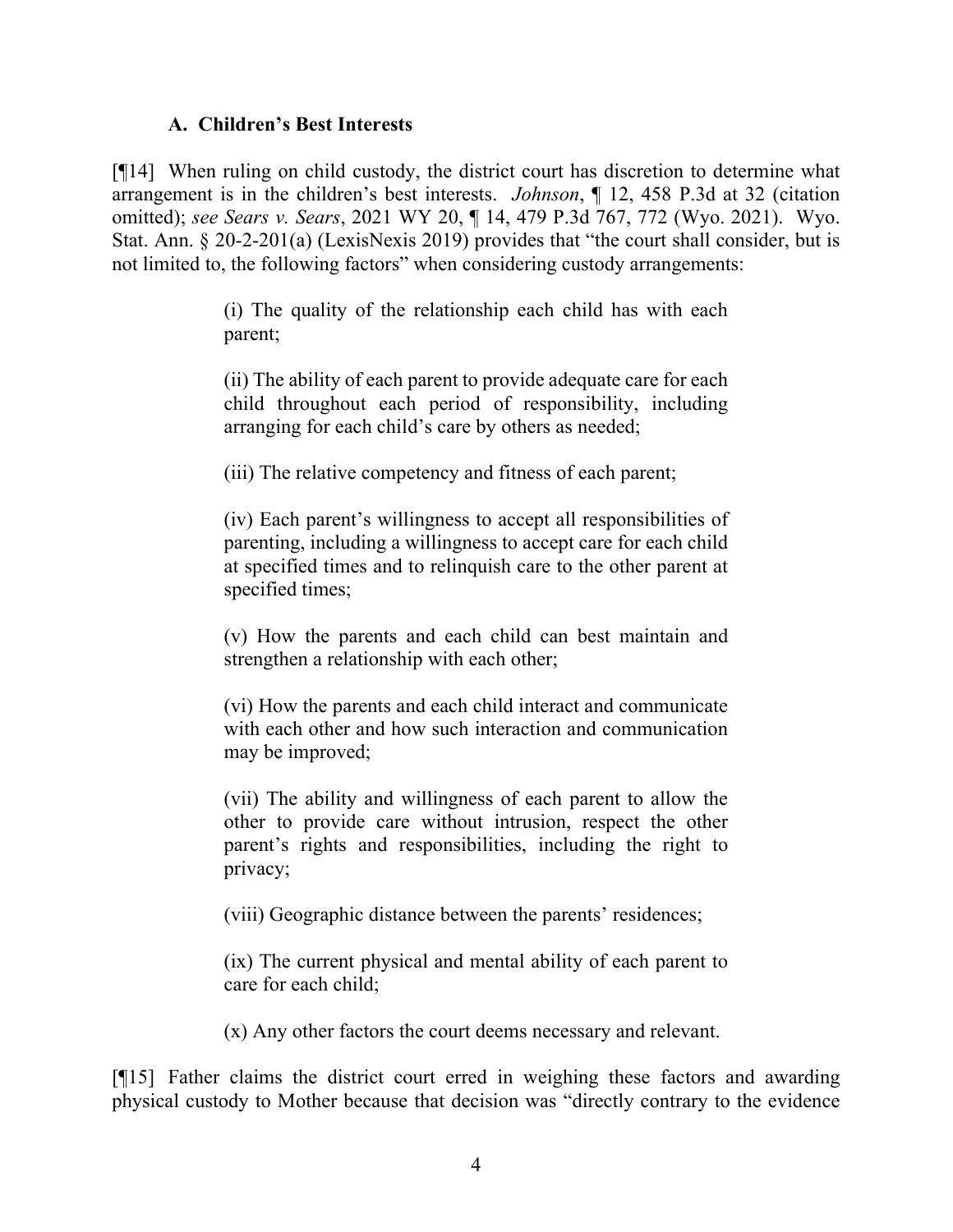presented at trial." Father's main argument is that factor (iii) should have weighed in his favor.<sup>[2](#page-5-0)</sup> He largely relies on the post-trial testimony of Mr. Pina to support that assertion, claiming it "certainly goes to [Mother's] relative competency and fitness." He contends the district court erred when it concluded Mr. Pina's images lacked foundation and decided not to consider the post-trial evidence. Father asserts foundation for the images was proper under W.R.E. 901(a) and had the court considered this evidence, it "may have changed the outcome of trial[.]"

[¶16] We review a district court's decision on the admissibility of evidence for abuse of discretion. *Matter of L-MHB*, 2020 WY 1, ¶ 12, 454 P.3d 935, 938 (Wyo. 2020) (citing *Matter of GAC*, 2017 WY 65, ¶ 32, 396 P.3d 411, 419 (Wyo. 2017)); *see Hanson v. Beveal*, 2012 WY 98, ¶ 15, 280 P.3d 1186, 1192 (Wyo. 2012). "A trial court's rulings on the admissibility of evidence are entitled to considerable deference, and, as long as there exists a legitimate basis for the trial court's ruling, that ruling will not be disturbed on appeal. The appellant bears the burden of showing an abuse of discretion." *GAC*, ¶ 32, 396 P.3d at 419 (citing *Wise v. Ludlow*, 2015 WY 43, ¶ 42, 346 P.3d 1, 12 (Wyo. 2015)); *CL v. ML*, 2015 WY 80, ¶ 15, 351 P.3d 272, 277 (Wyo. 2015). "Even when a trial court errs in an evidentiary ruling, we reverse only if the error was prejudicial. The appellant must show a reasonable probability that, without the error, the [outcome] might have been different." *CL*, ¶ 15, 351 P.3d at 277 (quoting *Wise*, ¶ 42, 346 P.3d at 12).

[¶17] Father bears the burden to show the district court erred in excluding the post-trial evidence, and that the error prejudiced him. *See id*. Given the court's resolute findings regarding Mr. Pina's credibility, we conclude that even if Father could establish the district court erred by excluding this evidence, he was not prejudiced by that exclusion. The court explicitly found Mr. Pina incredible "on the matters offered to establish Mother is lying" and noted that his testimony would be impeachable because Father's family paid for his attorney in a separate, but related, Massachusetts case. The court even went a step further. Had the court considered the post-trial evidence, it indicated it would have weighed the evidence against Father, as it showed poor judgment in the lengths to which Father and his family would go "to simply win a custody fight." The court's rulings on Father's post-trial evidence demonstrate there is no reasonable probability the outcome of the custody decision would have been different had the district court considered that evidence. Father cannot show that he was prejudiced by the exclusion of this evidence, or that the court abused its discretion by weighing factor (iii) in Mother's favor.

[¶18] Father also attacks the district court's determination regarding factors (iv), (vii), and (viii), all with the same factual argument—that because Mother fled with the children to Massachusetts without telling Father, the court should weigh these factors in Father's favor. The court neither ignored nor excused the circumstances surrounding Mother's

<span id="page-5-0"></span> $2$  On factor (iii), the court found that both parents were competent despite shortcomings, but that relatively and overall, the competency and fitness factor weighed in Mother's favor.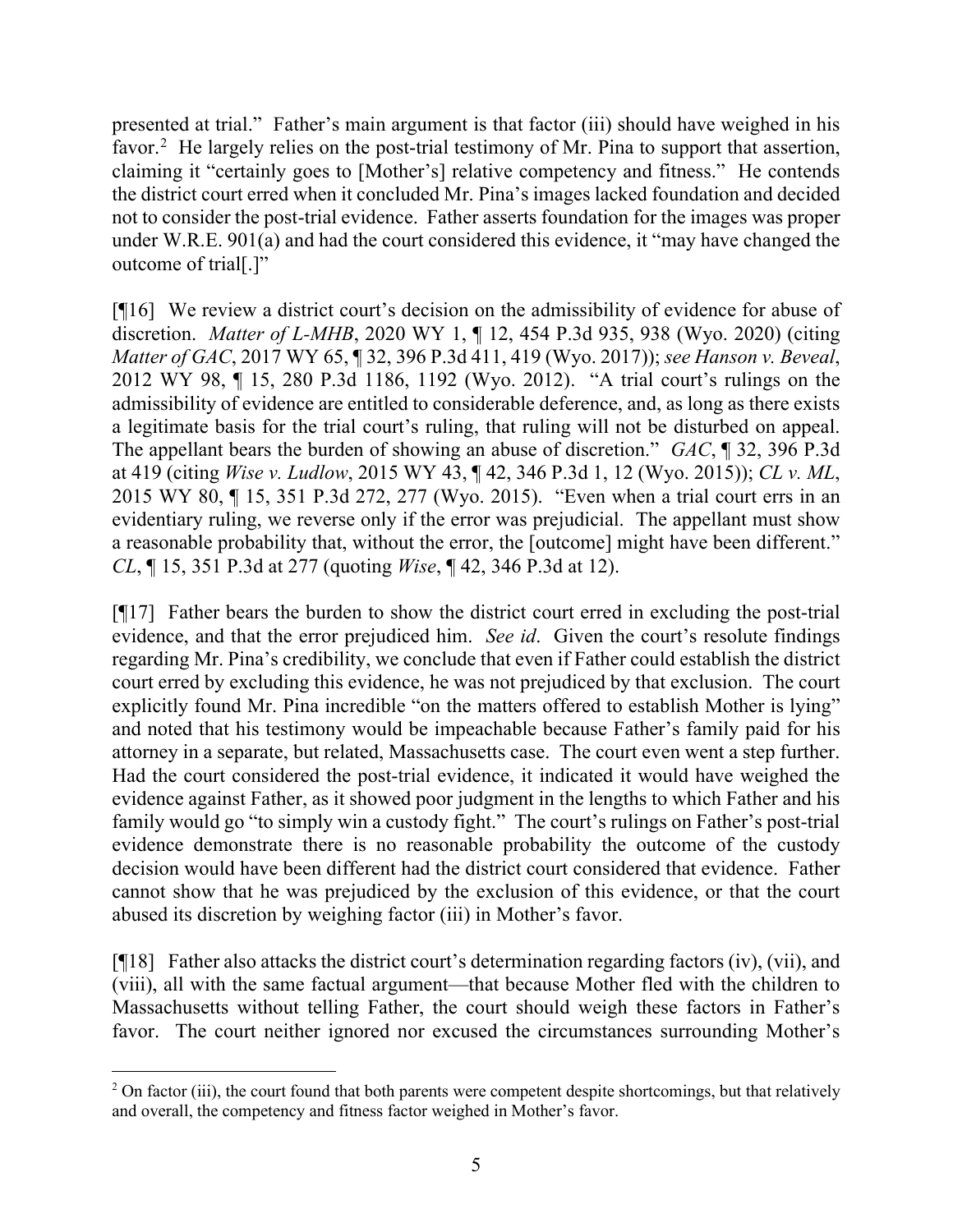relocation. It deemed Mother's relocation without notice to Father inappropriate, but "understandable given she had no money, no job, and no support system in Wyoming." The court weighed these circumstances, along with evidence of Mother's shortcomings, against evidence of Father's shortcomings<sup>[3](#page-6-0)</sup> and determined it was in the children's best interests for Mother to have custody. *See Aragon v. Aragon*, 2005 WY 5, ¶ 22, 104 P.3d 756, 762 (Wyo. 2005) ("It is the district court's duty to weigh the evidence in making custody determinations."). The district court's determinations on factors (iv), (vii), and (viii) were not against the great weight of the evidence, and the court did not abuse its discretion in awarding Mother physical custody.

## **B. District Court's Consideration of GAL's Recommendation**

[¶19] Father also claims the district court abused its discretion by not adhering to what the GAL said was in the children's best interests and not following the GAL's November custody recommendation. Father concedes that "[t]he district court is under no compulsion to accept the GAL's recommendation." *Kimzey*, ¶ 65, 461 P.3d at 1247 (citation omitted). However, he argues, without citation to authority, that the GAL's post-trial recommendation should carry greater weight, or somehow control the court's determination. His argument fails, as we need not consider argument unsupported by relevant authority. *See Mitchell v. Preston*, 2019 WY 41, ¶ 33, 439 P.3d 718, 725 (Wyo. 2019) ("We generally refuse to consider arguments not supported by cogent argument or citation to pertinent authority." (citing *Whitham v. Feller*, 2018 WY 43, ¶ 25, 415 P.3d 1264, 1270 (Wyo. 2018))). The district court retains discretion to make a custody determination based on the factors in § 20-2-201(a), whether or not a GAL agrees or changes its recommendation. And, as discussed above, the district court did not abuse its discretion when it did not consider the evidence the GAL relied on in changing his recommendation in November.

## *II. Child Support*

[¶20] Father challenges the district court's child support award on three separate grounds. He claims the district court erred in determining Mother's net income, in ordering child support retroactive to the last date of the custody trial, and in not deviating his child support obligation downward from the presumptive amount in consideration of visitation expenses.

<span id="page-6-0"></span><sup>&</sup>lt;sup>3</sup> These shortcomings, as noted in the court's findings, included: Father's apparent inability to understand the importance of relinquishing custody, as demonstrated by his attempt to kidnap the children through the use of force and subterfuge; the fact that Father's behavior evidenced more a desire to win than to determine the children's best interests; and the fact that Father angers easily, needs to work on age appropriate communication, is not involved with the children's schooling, and seems detached from the realities of the work he must do with them. Father does not claim these findings are clearly erroneous.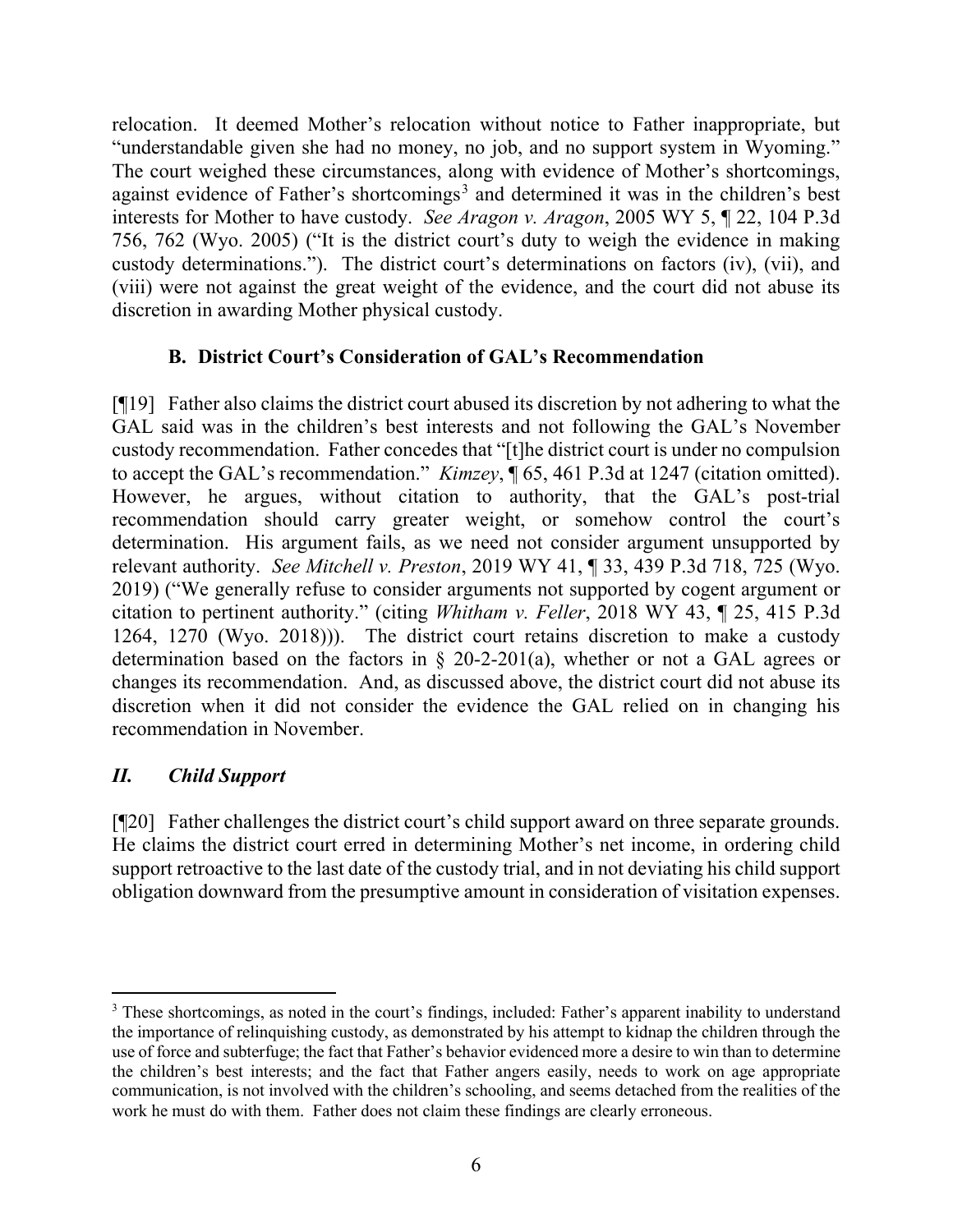## **A. Mother's Income**

[¶21] We first address Father's two-part assertion that the court abused its discretion in determining Mother's net income.

## *1. Mother's trial testimony was consistent with her Confidential Financial Affidavit (CFA), which had sufficient required supporting documentation.*

[¶22] Wyo. Stat. Ann. § 20-2-304 (LexisNexis 2019) specifies that the parents' net monthly income is used to calculate presumptive child support. *Lemus v. Martinez*, 2019 WY 52, ¶ 19, 441 P.3d 831, 836 (Wyo. 2019). District courts have sound discretion to calculate the parents' net monthly income. *Edwards*, ¶ 12, 459 P.3d at 451 (citing *Opitz v. Opitz*, 2007 WY 207, ¶ 7, 173 P.3d 405, 407–08 (Wyo. 2007)); *see Martin v. Hart*, 2018 WY 123, ¶ 28, 429 P.3d 56, 65 (Wyo. 2018). Wyo. Stat. Ann. § 20-2-308(a) (LexisNexis 2019) provides: "[n]o order establishing or modifying a child support obligation shall be entered unless financial affidavits on a form approved by the Wyoming supreme court which fully discloses the financial status of the parties have been filed, or the court has held a hearing and testimony has been received." Father argues Mother's trial testimony regarding her income was inconsistent with her CFA, and the court abused its discretion in relying on Mother's CFA.

[¶23] At trial, Mother testified that she worked as a home health aide for a company called Brandon Woods Home Care. Mother said she made \$13.50 an hour and that she worked on average  $27$  to  $30<sup>4</sup>$  $30<sup>4</sup>$  $30<sup>4</sup>$  hours a week, but that her hours fluctuate. Mother's updated CFA, filed a few days before trial began, listed her hourly rate at \$13.50 and her weekly hours at "27 approx," entirely consistent with her trial testimony. Father's bald assertion that Mother's testimony reflects a much higher income than the \$965.28 net income set forth in Mother's CFA is not supported by the record. Affording Mother every favorable inference, we find no abuse of discretion in the court's reliance on her CFA to calculate her monthly income.

[¶24] Father also argues Mother's CFA was deficient because it did not include her 2018 W-2. Wyo. Stat. Ann. § 20-2-308(b) (LexisNexis 2019) requires:

> Financial affidavits of the parties shall be supported with documentation of both current and past earnings. Suitable documentation of current earnings includes but is not limited to pay stubs, employer statements, or receipts and expenses if self-employed. Documentation of current earnings shall be

<span id="page-7-0"></span><sup>4</sup> On direct exam, Mother said she worked approximately 27 hours per week. When asked by Father's counsel, "you worked approximately 30 hours a week, correct?" Mother replied, "[i]t does fluctuate, but, yes that is approximate."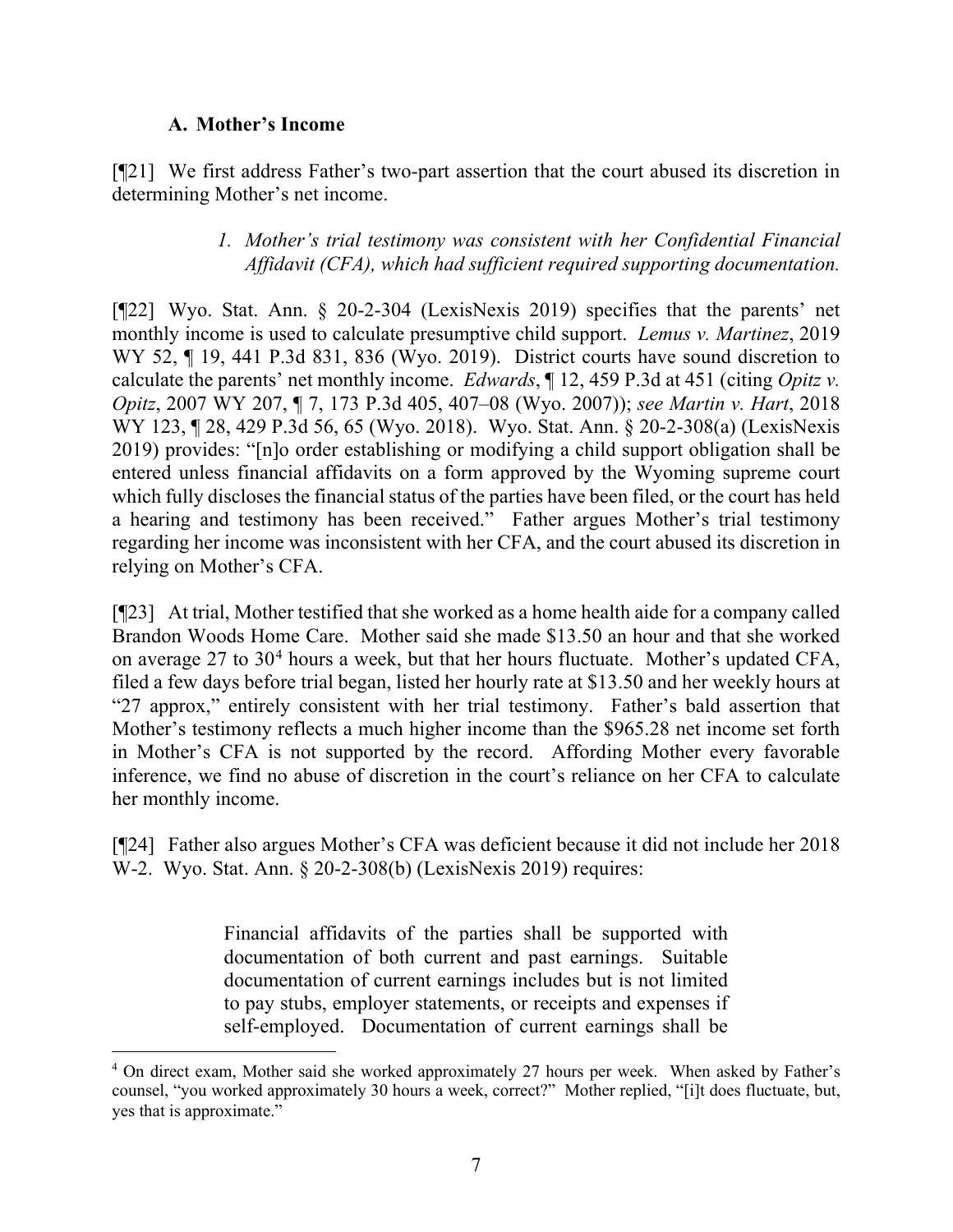supplemented with copies of the most recent tax return to provide verification of earnings over a longer period.

Mother did attach multiple current pay stubs, her 2017 W-2, and her 2017 and 2018 tax returns to her CFA in satisfaction of § 20-2-308(b). We found no offer of proof whereby Father could show that Mother's 2018 W-2 would have changed the court's calculations, and Father makes no such argument on appeal. Consequently, there is no statutory violation or abuse of discretion that would require us to overturn the district court's calculation.

## *2. Massachusetts "CASH" benefits should not be included in Mother's income.*

[¶25] Mother testified at trial that she receives over \$600 a month from the State of Massachusetts through a CASH assistance program.<sup>[5](#page-8-0)</sup> Father asserts the CASH benefit should have been included in Mother's net income. We conclude the court properly excluded this benefit from Mother's income calculations because it qualified as "means tested" income under Wyo. Stat. Ann. § 20-2-303 (LexisNexis 2019).

[¶26] To the extent this determination requires us to interpret Wyo. Stat. Ann. § 20-2-303(a)(ii) our review is de novo. *See Kimzey*, ¶ 13, 461 P.3d at 1235. For the purpose of calculating child support,  $\S 20$ -2-303(a)(ii) defines "[i]ncome" as "any form of payment or return in money or in kind to an individual, regardless of source." But, "[m]eans tested sources of income such as Pell grants, aid under the personal opportunities with employment responsibilities (POWER) program, supplemental nutrition assistance program and supplemental security income (SSI) *shall not be considered as income*." Wyo. Stat. Ann. § 20-2-303(a)(ii) (emphasis added). Father argues the CASH benefit is not a Pell grant, not under the POWER program, not a nutrition assistance program, and not SSI and therefore should be included in Mother's income. Father apparently discounts the qualifier "such as" and the broad descriptor "means tested sources" in the statutory definition.

[¶27] The phrase "such as"—akin to the term "includes"—is enlarging, not exclusive. *See Rice v. Collins Commc'n, Inc.*, 2010 WY 109, ¶ 19, 236 P.3d 1009, 1016 (Wyo. 2010) (explaining the use of the word "includes" "generally signifies an intent to enlarge a statute's application, rather than limit it, and it implies the conclusion that there are other items includable, though not specifically enumerated." (quoting *Sponsel v. Park Cty.*, 2006 WY 6, ¶ 12, 126 P.3d 105, 109 (Wyo. 2006))); *Bd. of Cty. Comm'rs of Teton Cty. ex rel. Teton Cty. Sheriff's Dep't v. Bassett*, 8 P.3d 1079, 1083 (Wyo. 2000) (collecting cases). Mother testified she received the CASH assistance from the State of Massachusetts, much

<span id="page-8-0"></span><sup>5</sup> This was referred to at trial as "CASH," "CASH assistance," or "CASH assistance TAFDC."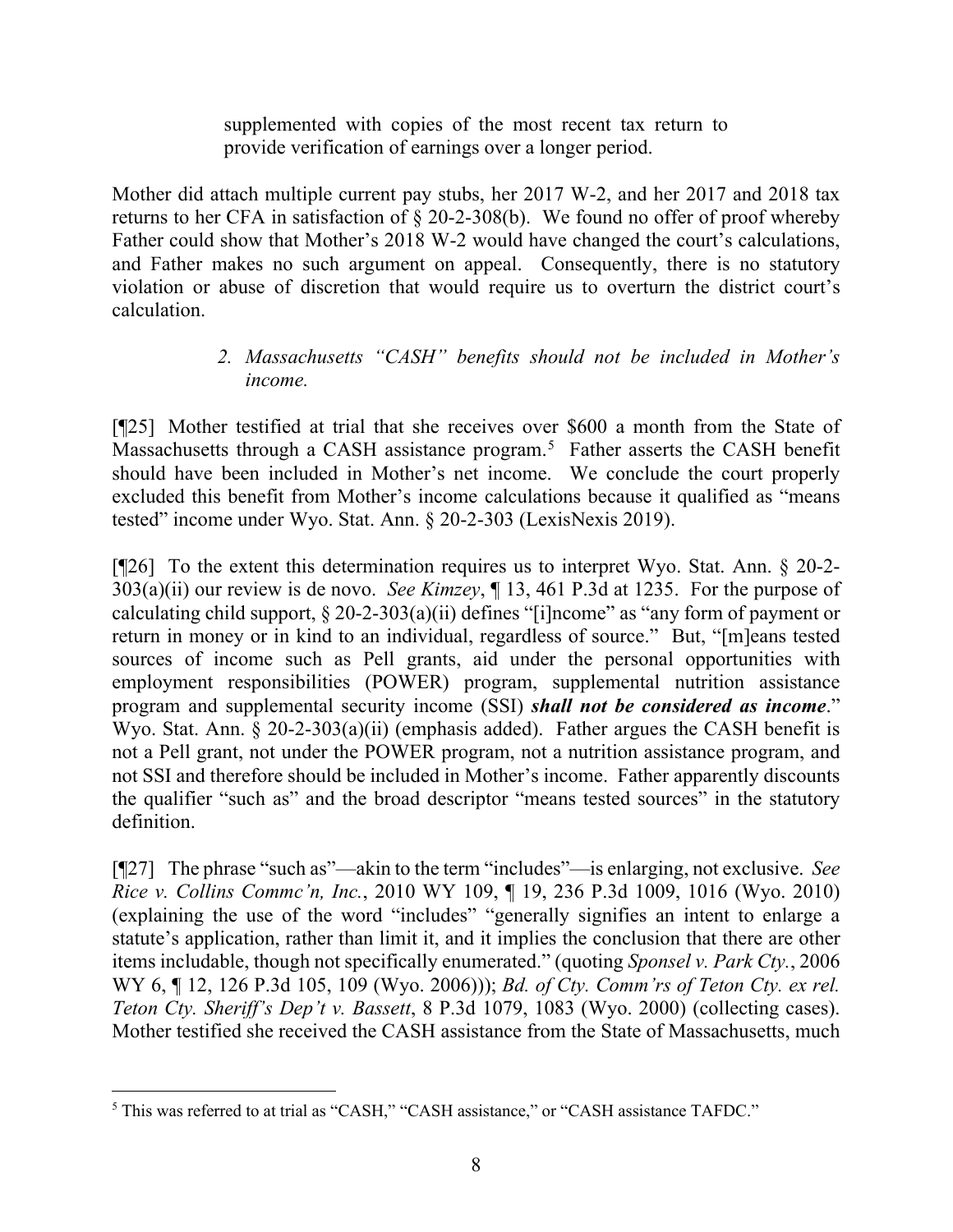like she receives the food assistance benefit and health insurance benefits from the State. She explained her income must be below a certain amount to qualify for state benefits:

> Q. (By [Father's counsel]) And if you work -- if you work in the state of Massachusetts or anywhere else and you report an income, it would affect your ability to get welfare benefits, wouldn't it?

> A. No, it depends on your income. You can work and still receive those benefits, as long as you're not exceeding their -- their cutoff.

This evidence supports that the district court properly treated Mother's CASH benefit as means tested income under the plain language of  $\S$  20-2-303(a)(ii), and excluded it from her income when it calculated child support. The court did not abuse its discretion.

# **B. Retroactivity**

[¶28] In its decree, the district court made Father's child support obligation "retroactive" to the last date of the custody trial. Father asserts the court abused its discretion by doing so. He argues there is "no legal authority to award retroactive child support in an initial custody determination[.]"

[¶29] Yet Father cites to no authority that requires the district court to award child support beginning only from the date of the decree. To the contrary, Wyo. Stat. Ann. § 20-2-301 (LexisNexis 2019) provides that "[w]here necessary and appropriate, the court shall enter orders, whether temporary or permanent . . . for the maintenance of children in actions for divorce[.]" As we have emphasized from the outset, the district court enjoys broad legal discretion in determining child support. *See Edwards*, ¶¶ 12–13, 459 P.3d at 451; *Marquis v. Marquis*, 2020 WY 141, ¶¶ 20, 40, 476 P.3d 212, 218, 222 (Wyo. 2020). That discretion extends to its decision regarding when the child support obligation should begin.

[¶30] The district court acted well within its statutory authority and the bounds of its discretion when it ordered temporary child support appropriate to circumstances during the proceedings, and then issued a permanent child support order, effective as of the last day of the trial. The court's "retroactive" child support order seems particularly reasonable in this case where the final decree was necessarily delayed by Father's ill-fated, post-trial attempt to undermine Mother's fitness.

## **C. Consideration of Travel Expenses**

[¶31] The district court's discretion to calculate child support is guided by statute. *Edwards*, ¶ 12, 459 P.3d at 451 (citing *Opitz*, ¶¶ 7–8, 173 P.3d at 407–08); Wyo. Stat. Ann.